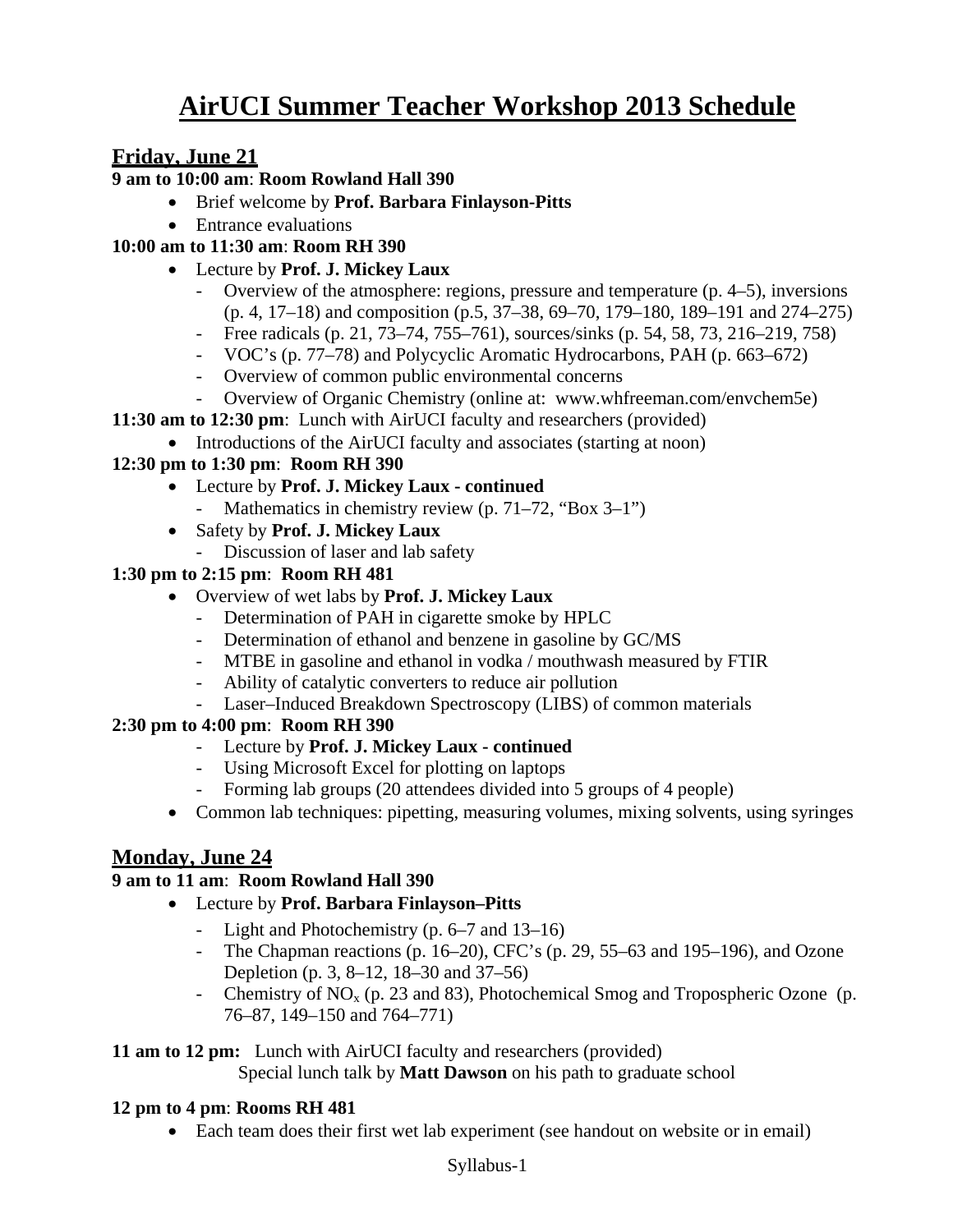# **Tuesday, June 25**

### **9 am to 10 am**: **Room Rowland Hall 390**

- Lecture by **Prof. Sergey Nizkorodov**
	- The use of light in analytical chemistry
	- Absorption of light and Beer's Law (p.6–9, 177–179, 184–186, 193 and 197)
	- Emission and fluorescence
	- Lasers; Overview of the LIBS lab.

### **10 am to 11 am: Room Rowland Hall 390**

- Lecture by **Prof. J. Mickey Laux** 
	- Fundamentals of Chromatography; Overview of HPLC and GCMS Labs

**11 am to 12 pm:** Lunch with AirUCI faculty and researchers (provided)

### **12 pm to 4 pm**: **Rooms RH 481**

• Continue with the second wet lab experiment

# **Wednesday, June 26**

# **10 am to 12 pm**: **Room Rowland Hall 390 (shifted by 1 hour because of the PC lab availability issues)**

- Lecture by **Prof. Doug Tobias**
	- Molecular structure and vibrations (p. 175–177)
	- Fundamentals of molecular dynamics with examples pertaining to atmospheric chemistry research
	- Overview of computational chemistry

#### **12 pm to 1 pm**: Lunch with AirUCI faculty and researchers (provided)

Special lunch talk by **Prof. Eric Saltzman** on ice cores analysis. (p. 179–181)

#### **1 pm to 5 pm**: **Room MSTB 226B**

• Computer Lab: Chemistry on the computer – Spartan lab (Greenhouse Gases)

# **Thursday, June 27**

#### **9 am to 11 am**: **Room Rowland Hall 390**

- Lecture by **Prof. Filipp Furche**
	- Overview of electronic structures and calculations
	- Electronically excited states applied to the atmospheric (HONO, O<sup>\*</sup>, etc.) (pp.: 15, 18–19, 73, 156, 187 and 769)

#### **11 am to 12 pm**: Lunch with AirUCI faculty and researchers (provided)

#### **12 pm to 4 pm**: **Rooms RH 481**

• Continue with the third wet lab experiment